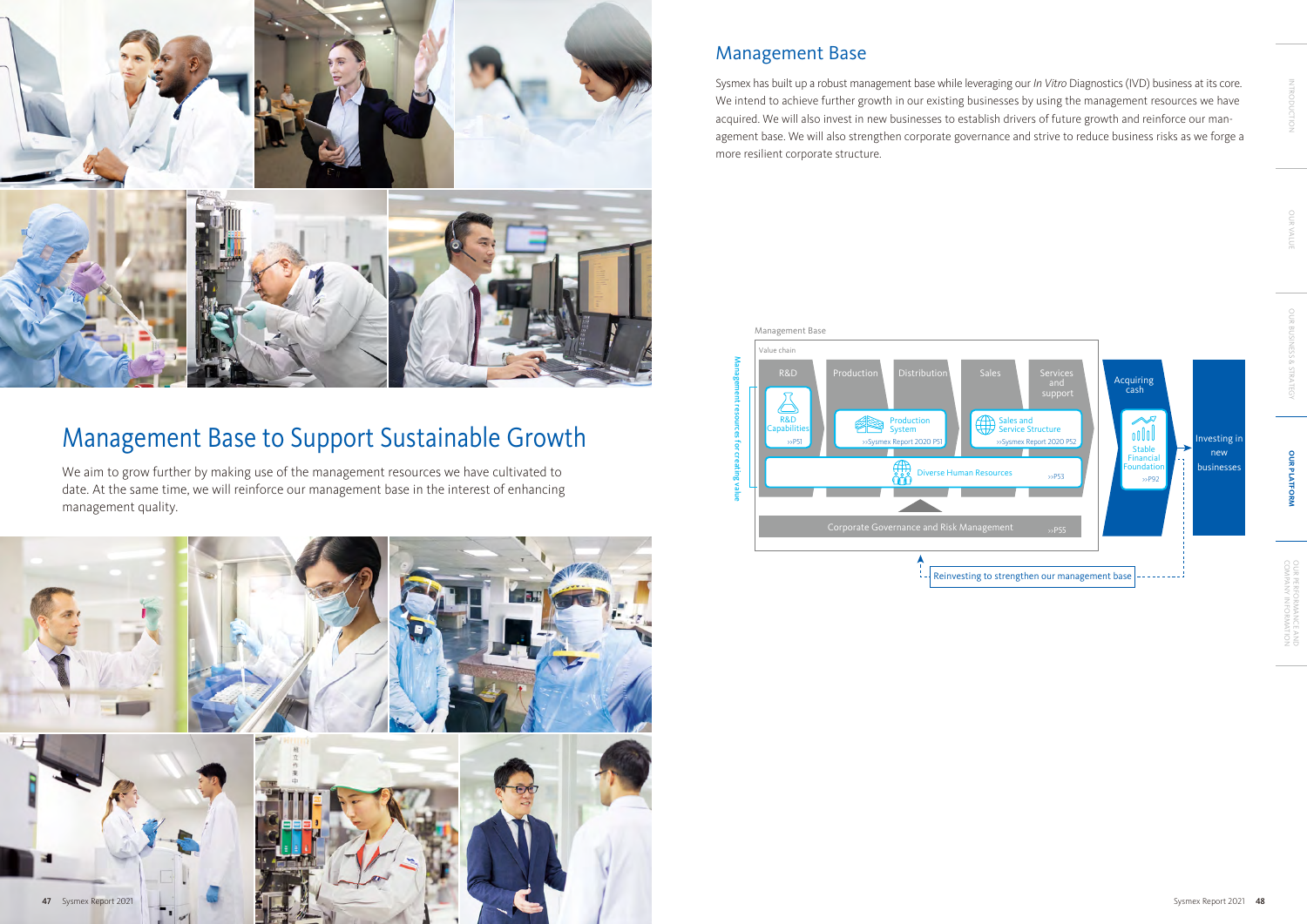We established a highly profitable business model involving the provision of reagents and service and support in addition to testing instruments. Leveraging this stable business model, we have invested proactively to bolster competitiveness in existing businesses, in new businesses to support our medium- to long-term growth, and in human resources and manufacturing.

## Stable Financial Foundation

We have established global R&D locations, with Technopark (Japan) as the hub. In addition to proprietary technologies, through M&A we have acquired three technology platforms (for cells, proteins, and genes). As our fields of business have expanded, we have built relationships with universities, medical and research institutions, pharmaceutical companies, and other external institutions to conduct joint R&D. Our aim is to develop testing and diagnostic technologies with high clinical value and commercialize them as quickly as possible. >>P51



>>P92



Three technology platforms (for cells, proteins, and genes)

Networks with outside institutions







## Global Sales and Service Structure

Since our establishment, we have built sales structures tailored to individual regions, creating trust-based relationships with customers. Taking advantage of our brand strength, as holding the No. 1 share of the hematology market, we are steadily expanding that market. At the same time, we strive to ascertain customers' needs, which are the wellspring of new products and services. In addition, we are leveraging alliances with major global companies to reinforce our sales and service structure and expand our product portfolio. >>Sysmex Report 2020 P52



We have acquired diverse human resources through business globalization and M&A activities. The synergistic results of our affiliates' varied values, experiences and capabilities have led to innovation and the creation of new value.

Furthermore, we focus on providing an amenable working environment for employees. To address this, we are promoting teleworking and introducing flexible working systems, have expanded leave systems, and offer childrearing and nursing care support. >>P53

## Diverse Human Resources

To remain cost competitive on a global scale while maintaining high quality, we have used information and communication technologies to build an efficient structure for manufacturing instruments in Japan. At the same time, we produce reagents on a global scale. We have factories at 14 locations in 10 countries, ensuring a stable provision of reagents to customers around the world. In recent years, we have enhanced our structure for manufacturing bio-reagents.

## Production Structure

>>Sysmex Report 2020 P51



## Management Resources

Since our establishment, Sysmex has invested in R&D and M&A in the process of generating unique technologies and new products and services. In addition to reinforcing our management base and expanding our business portfolio in line with globalization, we have worked to achieve business model innovation and to acquire the management resources necessary to support future growth.

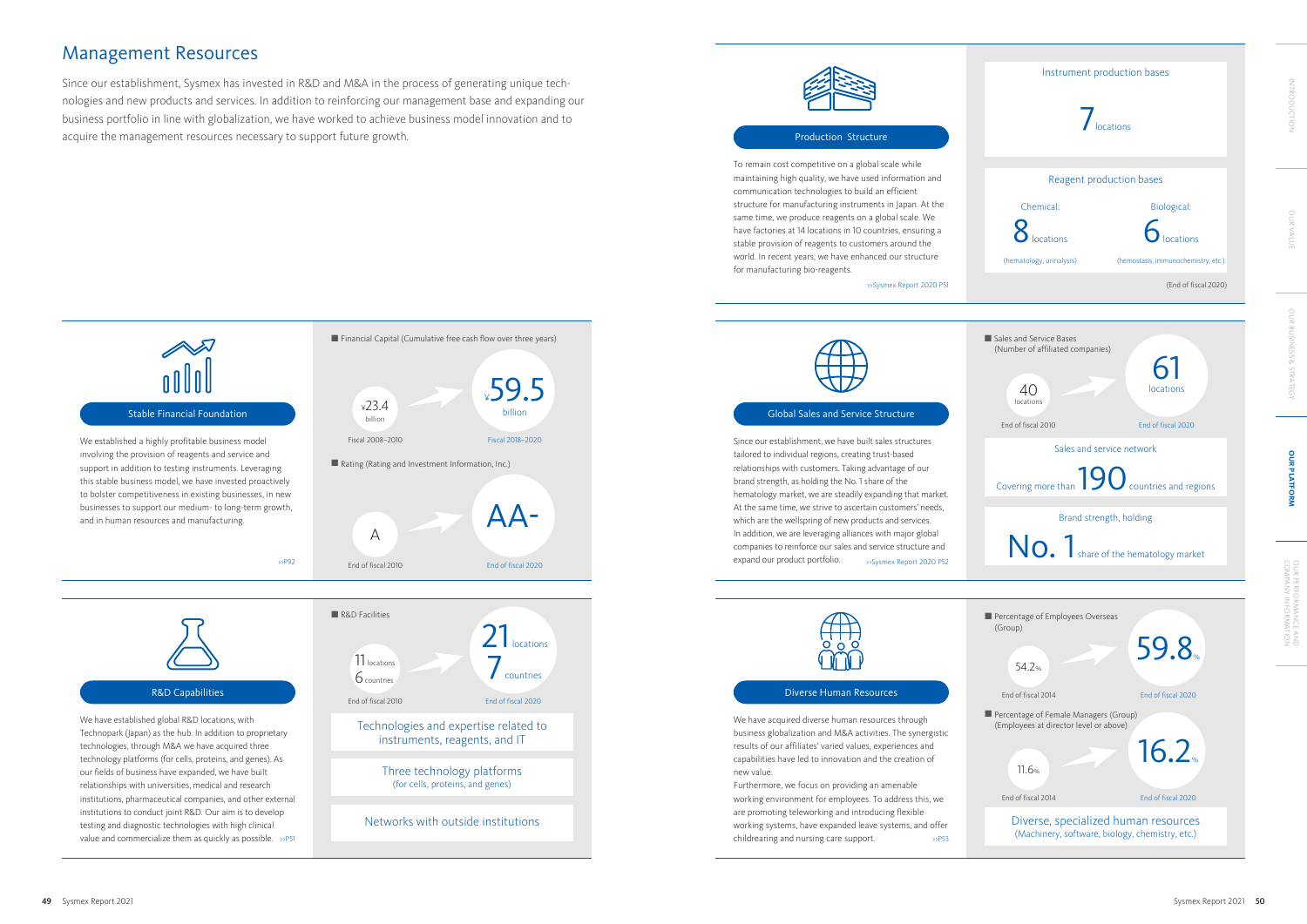

## Joint Business and Alliances with Outside Institutions through Open Innovation



Co-Creation of New Testing and Diagnostic Value

- Universities
- Medical and research institutions
- Pharmaceutical companies, others

### Case Studies

X

Joint research related to image analysis using AI technology in the field of hematology (Juntendo University)

Comprehensive agreement aimed at the development of new tests in the field of dementia (Eisai Co., Ltd.)

Joint development of a cancer genome profiling system (National Cancer Center)

Development of IT solutions to support next-generation medical care and diagnosis (OPTiM Corporation)



We provide two types of reagents: chemical reagents and biological reagents, which are produced from biologically derived raw materials. Chemical reagents are used mainly in hematology and urinalysis. The concentrated reagents we have developed in the hematology field are gaining traction, mainly in developed countries, where they have earned high marks from customers and are helping to increase our market share. To strengthen our R&D and production capabilities for biological reagents, we established a bio-reagent base in 2019. In the immunochemistry field and the life science business, we are developing new testing parameters to further enhance the quality of healthcare. »Concentrated Reagents P24

Through the technological expertise and technology platforms we have cultivated since establishment, as well as our R&D centers around the world, we will become more competitive in our existing businesses and create new testing and diagnostic technologies.

## Instrument, Reagent and IT Technologies to Provide High-Value-Added Products and Services

Since its establishment, Sysmex has acquired technologies related to instruments, reagents and IT. By fusing these technologies, we work to ensure the provision of testing data that is accurate—a critical consideration in testing. These technologies also allow us to make improvements in response to customers' needs and to quickly determine the source of problems when errors occur. In addition to the creation of new testing and diagnostic technologies, one of Sysmex's fortes is the provision of high-value-added products and services that offer enhanced usability as well as reduced environmental impact. >>R&D Personnel P53

To raise testing productivity on the instrument front, we are increasing analyzer processing capacity, providing transport systems to enable the handling of more samples and making instruments more compact.

■ Major R&D Initiatives and Value Provided

On the IT front, we have been quick to promote the use of networks in medical settings, developing our SNCS network in 1999. More recently, we began providing the Caresphere network solution in 2018. We are also developing new applications and services for Caresphere that will increase the efficiency and quality of testing.

Major Initiatives **Markow Communist Provided to Stakeholders\*** Major Initiatives ■ Higher laboratory productivity leading to more efficient management **n** Reduced patient wait times **• Development of transport systems Instruments Higher throughput capacity**  $\blacksquare$  Effective use of laboratory space **C** Greater compactness ■ Curtailed medical expenses through more efficient testing **•** Environmental friendliness throughout the product  $\blacksquare$  Reduced environmental burden life cycle (Decreases in electricity consumption, waste and CO<sub>2</sub> emitted during distribution, etc.) n Enhancing the quality of healthcare through the creation of Chemical reagents new testing parameters (Hematology, urinalysis) n Decreasing reagent changing frequency and reducing storage space due to the use of concentrated reagents l Development of new testing parameters l Development of concentrated reagents (hematology) ■ Reduced environmental impact (Reduced CO<sub>2</sub> emissions during transport, contribution to shift away from plastic, etc.) l Development of paper containers for reagents Reagents (hematology) **Exercise Employment creation at various reagent factories** Biological reagents  $\blacksquare$  Higher quality leading to higher-quality testing data (Hemostasis, immunochemistry, life science) **n** Enhancing the quality of healthcare through the creation of ● Establishment of bio-reagent base (2019) new testing parameters **•** Development of new testing parameters **•** Creation of synergy within Group companies ■ Helping to conserve biodiversity by using alternatives to animal-derived substances in reagents (HYPHEN BioMed, Oxford Gene Technology (OGT), etc.)  $\blacksquare$  Ensuring the stability of testing data IT ● Started offering the SNCS network service (1999)  $\blacksquare$  Configuration of systems to prevent the interruption of testing **•** Provision of Caresphere network solution utilizing **Sysmex** (Breakdown prevention, swift recovery, etc.) AI technologies and ICT (2018) ■ More efficient laboratory operation<br>(reduced travel time for product training, etc.)  $\bullet$  Moving to online external quality control 回回 **.** Introduction of virtual training (Sysmex America)  $\blacksquare$  Reducing CO<sub>2</sub> emissions due to travel

>>Initiatives to Reduce the Environmental Burden of Business Activities P43 N I Value provided to customers (such as medical institutions) I Value provided to society



Our R&D facilities center on Technopark (Kobe), our hub for R&D, and include facilities in Europe, the United States, China and other countries. Having bases globally enables us to work more closely with external institutions in each region, access new technologies more quickly and provide support for clinical trials.

## Working to Create New Value

Sysmex has three technology platforms, for measuring cells, proteins, and genes. In our cell measurement platform, we are developing technologies to analyze the number and type of cells in blood and urine and analyze intracellular information. In our protein measurement platform, we are developing technologies for the swift and highly sensitive detection of proteins in the blood. Our gene measurement platform

## ■ Sysmex's Technologies for Creating New Value

includes technologies for detecting cancer-cell-derived DNA in the blood. During the COVID-19 pandemic, we utilized these technology platforms to develop and commercialize new diagnostic technologies from the start of the pandemic. >>Initiatives Targeting COVID-19 P27

In addition, we utilize M&A and alliances to promote technology development and commercialization as quickly as possible in the rapidly changing environment of the healthcare field. By combining newly acquired technologies with those cultivated in existing businesses, we aim to strengthen our platforms and create new value that only Sysmex can provide. Furthermore, we aim to bring products to the market in a timely manner by utilizing open innovation and combining technologies and knowledge from outside such as universities, medical institutions, research organizations and pharmaceutical companies with our existing management resources.

# OUR VALUE INTRODUCTION